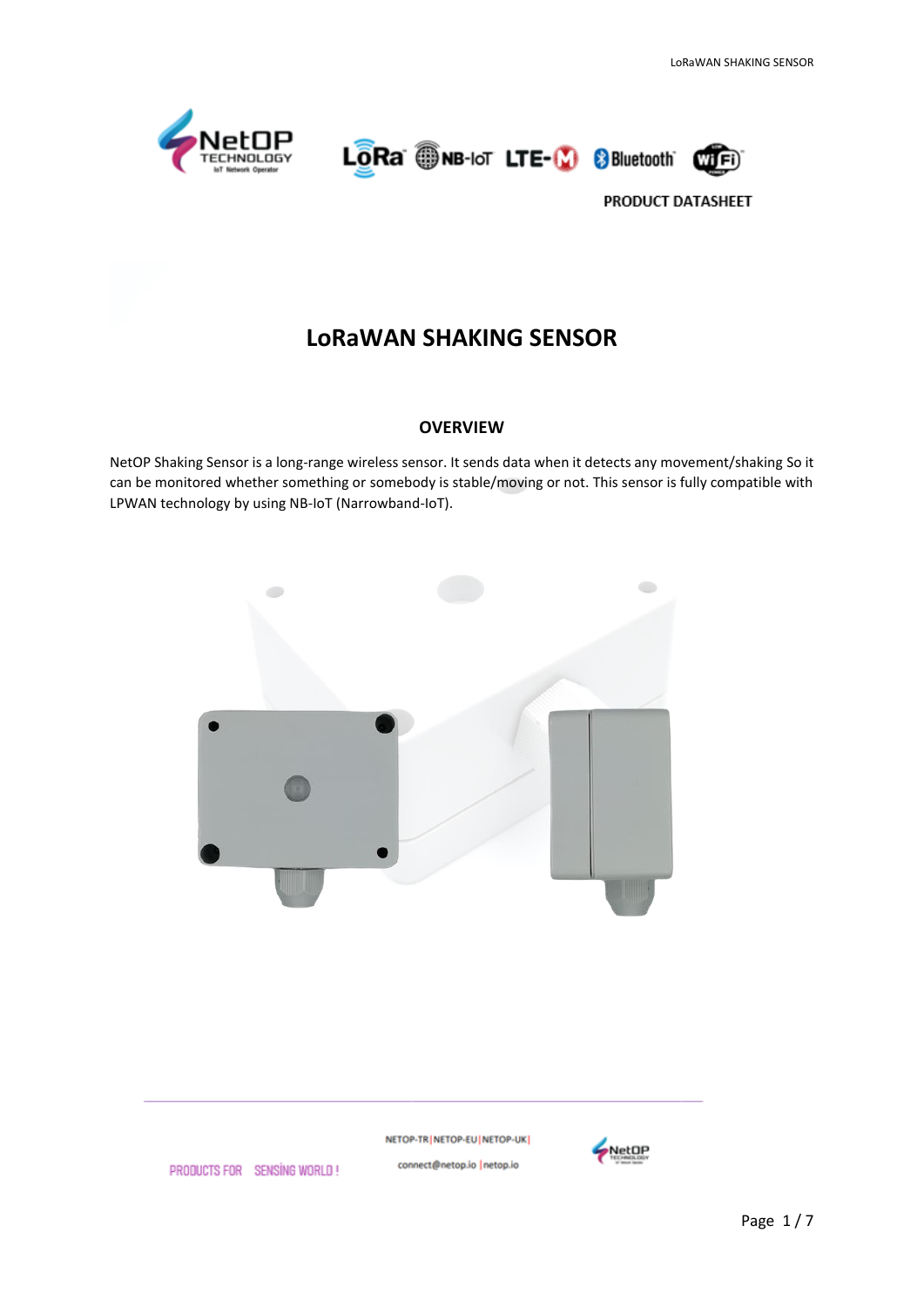





#### **TECHNICAL DRAWING**

#### **Box With Terminal Seal**





SECTION A-A

### **Cover Page**





NETOP-TR | NETOP-EU | NETOP-UK |

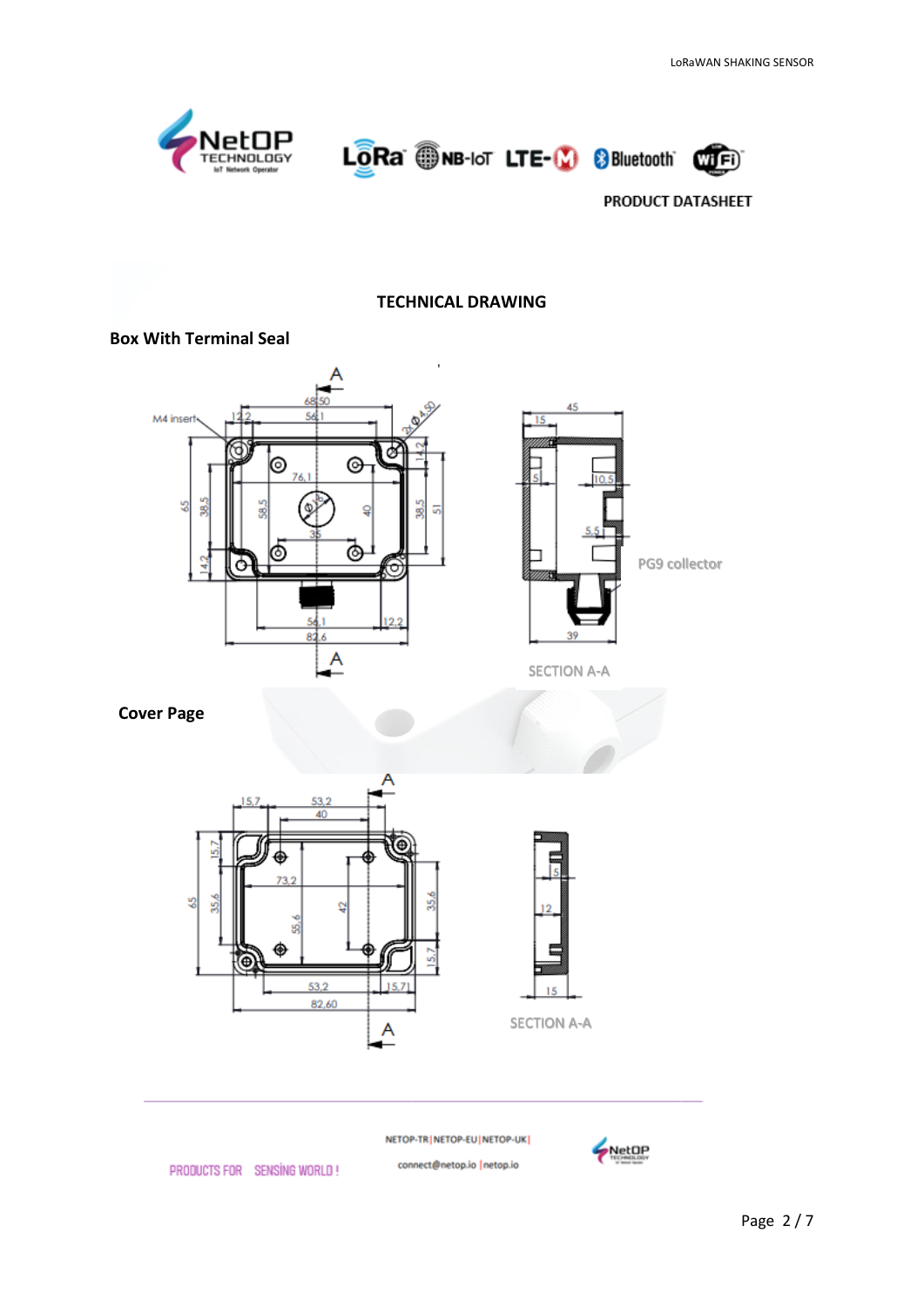





## **KEY FEATURES**

Real Plug & Play Easy to mount & install Compatible with LoRaWAN™ specification Maintenance free Secure communication (AES-128) Ultra -Low Power Consumption Certificate: LoRaWAN™  $\bullet$ 

## **COMMUNICATION SPECS**

Compatible with LoRaWAN Specification 1.0.3

The sensor uses Low Power Wide Area Network-LPWAN technology (LoRa) for connectivity

Compliant with Low and High Frequencies (AS923, AU915, CN470, CN779, EU433, EU868, IN865, KR920, RU864, US915 MHz ISM bands)

Supports High power and Low power LoRa RF applications: - Up to +22 dBm at US915 and AU915, - Up to +14 dBm elsewhere

Ultra -low power consumption. Excellent long-term stability.

170 dB maximum link budget

Radio Performance: High RX sensitivity down to -148 dBm

Full ADR, OTAA and ABP support

Long range wireless data transmission

NETOP-TRINETOP-EUINETOP-UKI

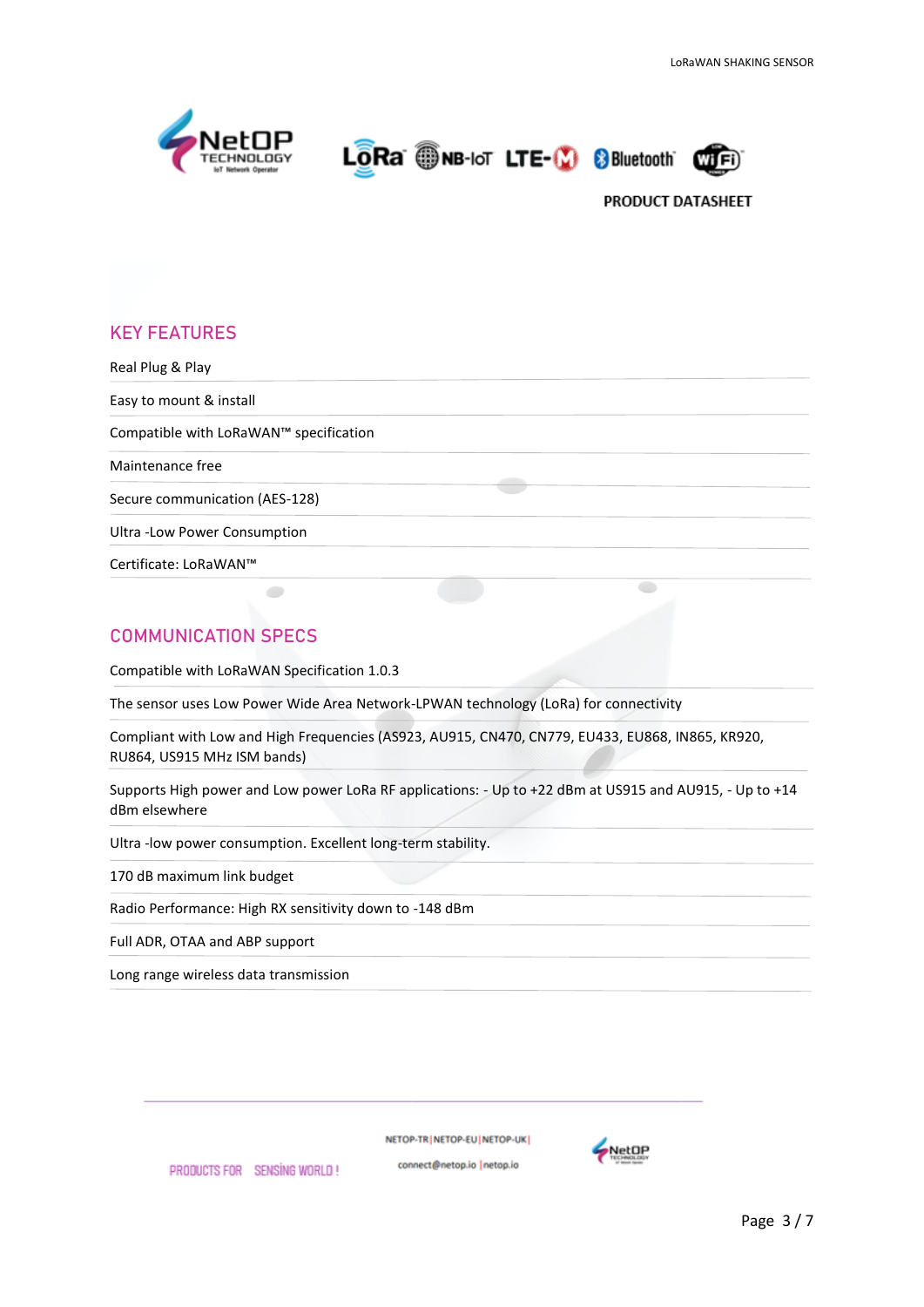





### **MECHANICS**

Housing: ABS (IP65 or higher)

Dimensions: 82.5 x 65 x 45 mm

Operating Temperature: -40°C to 85°C

### **POWER SUPLY**

AA Battery 3.6 V Li-SOCI2-Saft LS 14500

#### **INDICATORS**

Status LED (on board)

### **SHAKING SENSOR SPECIFICATIONS**

Measurement Range: ±2.0 g

Accuracy: 0.061 mg

Resolution: For X, Y, Z axes m/s<sup>2</sup>

Data Transmission Period: Every Detection

### **CERTIFICATIONS & RELIABILITY**

PRODUCTS FOR SENSING WORLD!

EN 60950-1;2006/A2:2013

ETSI EN 301 489-17 V3.1.1(2017-02)

EN 55032:2015

NETOP-TR NETOP-EU NETOP-UK

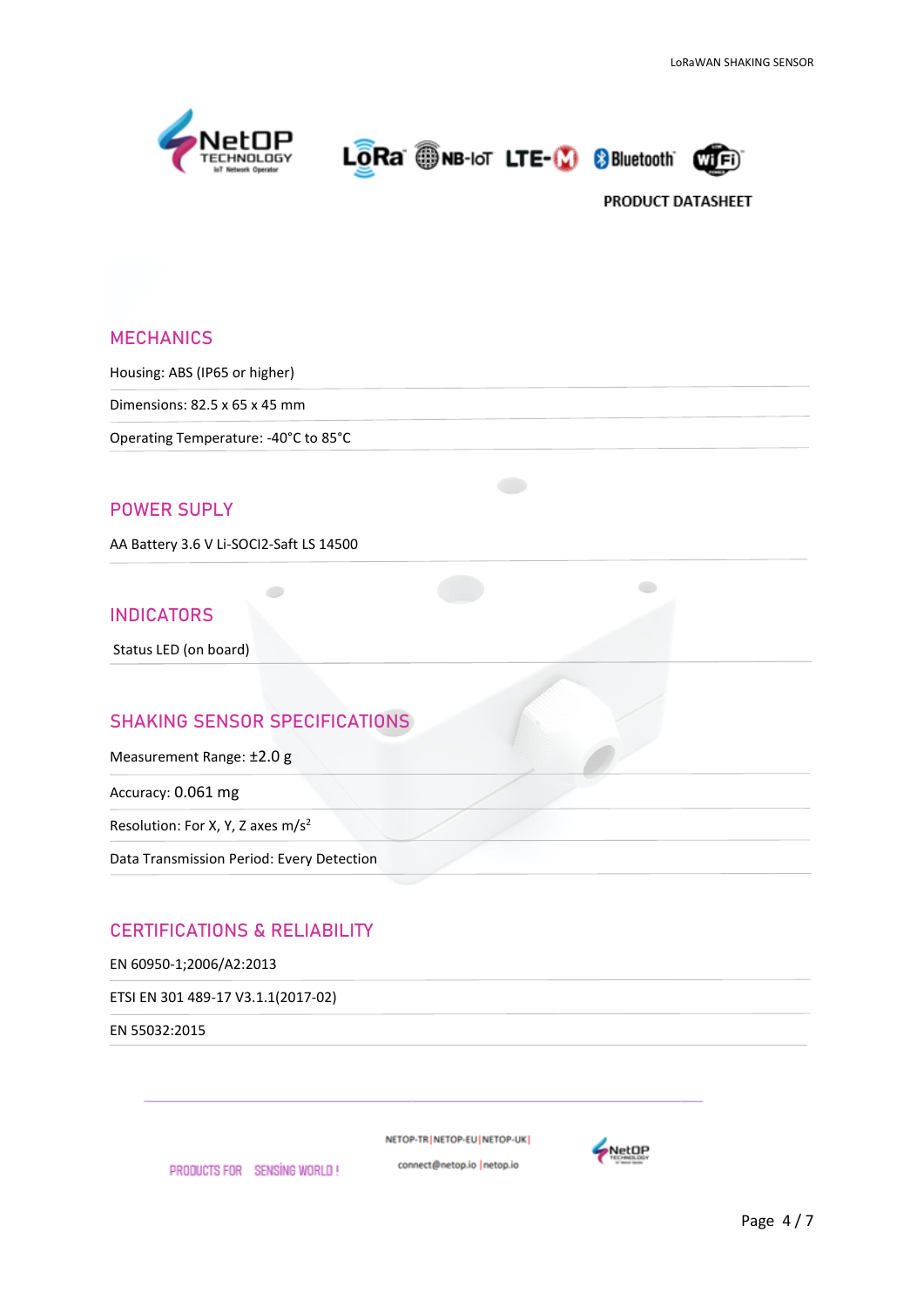





 $\bigcirc$ 

### **LoRaWAN FRAME FORMAT**

Standard packet size: 24 Bytes

00-01-02-03-04-05-06-07-08-09-10-11-12-13-14-15-16-17-18-19-20-21-22-23

1 byte: Connection Type(1->LoRaWAN)

### **INFORMATION**

#### 012345678: Device ID

|1|: Indicates the type of connection the device uses.





PRODUCTS FOR SENSING WORLD!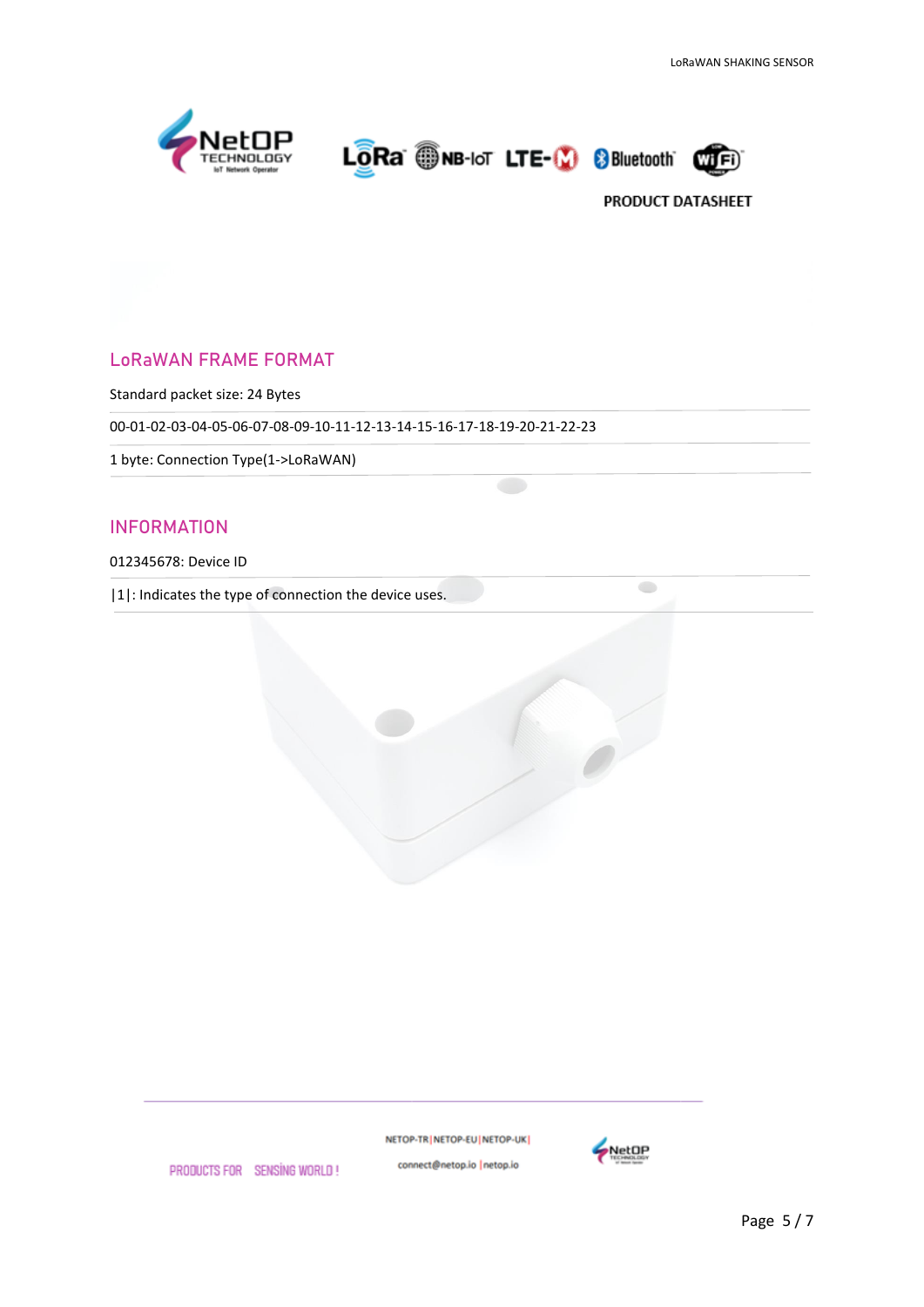





### **LoRaWAN SHAKING SENSOR PROTOCOL**

01-28-01-YY-YY-YY-YY-YY-YY-YY-YY-YY-YY-YY-YY-YY-YY-01-2C-25-01-12-BB-BB

01: Selected Slot (1 byte)

28: Shaking Sensor Board ID (1 byte)

01: Shaking State On

YY-YY: Empty Data (14 bytes)

012C: Sleeping Period 0x012CH -> 300D Seconds (2 bytes)

25: Payload Counter 0x25H -> 37D (1 byte)

01: Sensor Message Type Periodic (02->Sensor Message Type Interrupt) (1 byte)

12: Sensor FW Version (1 byte)

i.Main Version 1 ii.Sub Version 2

0DEF: 0x0DEFH -> 3567D -> 3567 mV -> 3.567 V (2 bytes)

NETOP-TR NETOP-EU NETOP-UK connect@netop.io |netop.io



PRODUCTS FOR SENSING WORLD!

Page 6 / 7